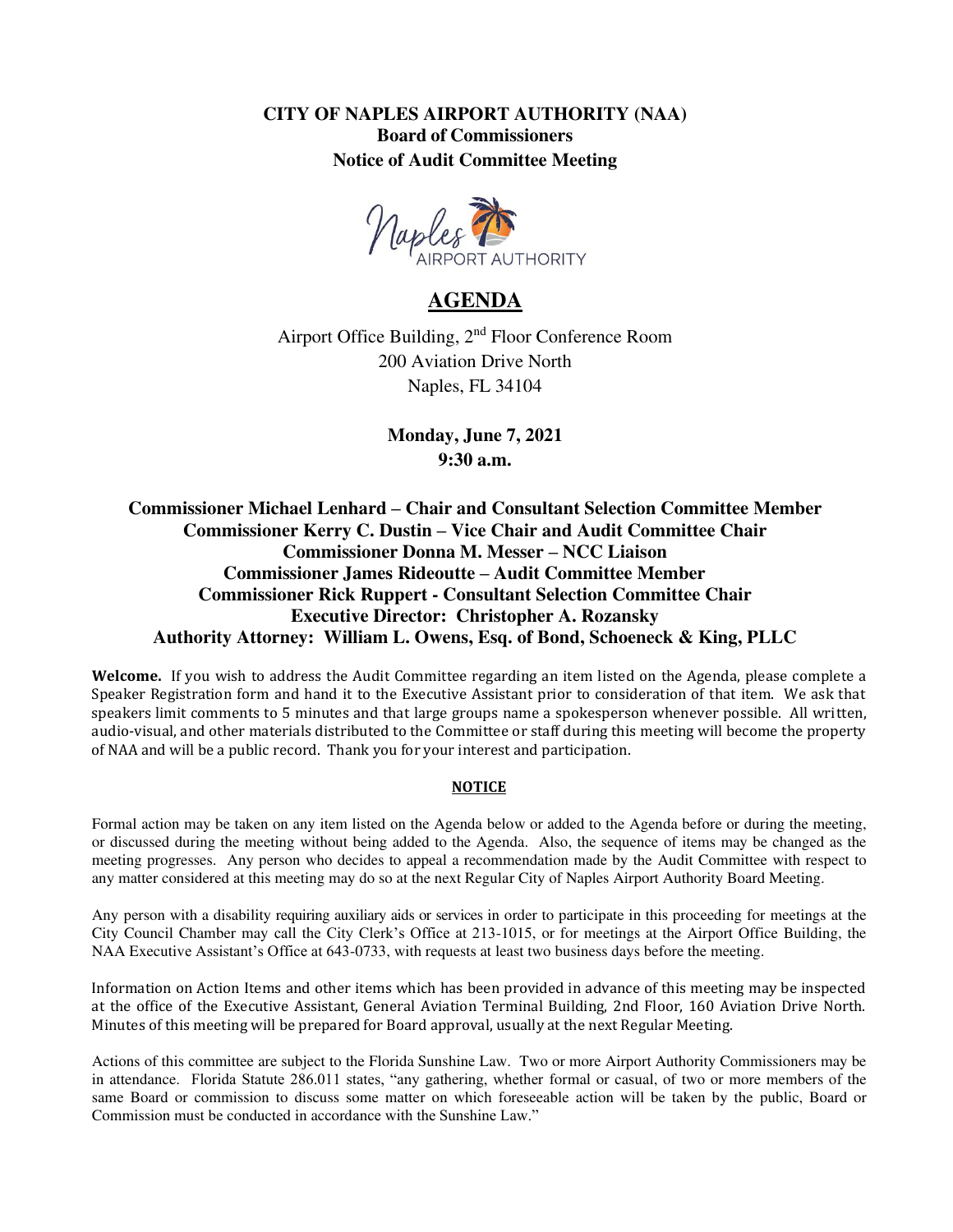Notice of Audit Committee Meeting – Agenda June 7, 2021 Page 2

- **A. ROLL CALL**
- **B. PLEDGE OF ALLEGIANCE**
- **C. AGENDA (Add, delete or re-sequence items)**

## **D. DISCUSSION ITEM**

- 1. Annual Audit Firm Review FY 2020 Audit
- 2. Audit Firm Engagement Letter FY 2021 Audit
- 3. Special Items for Audit Firm Review

## **E. PUBLIC COMMENTS (Public comments accepted for items not otherwise listed on the Agenda; 5 minute limit)**

# **F. CORRESPONDENCE/COMMISSIONER COMMENTS & REQUESTS/MEETINGS**

# **G. ADJOURN**

Information on Discussion Items and other items which has been provided in advance of this meeting may be inspected at the office of the Executive Assistant, General Aviation Terminal Building, 2nd Floor, 160 Aviation Drive North. Minutes of this meeting will be prepared for Board approval, usually at the next Regular Meeting.

**NOTE:** The Audit Committee is comprised of Commissioner Dustin (Chair) and Commissioner Rideoutte (Member). All NAA Commissioners are welcome to attend and can "opt in" to participate.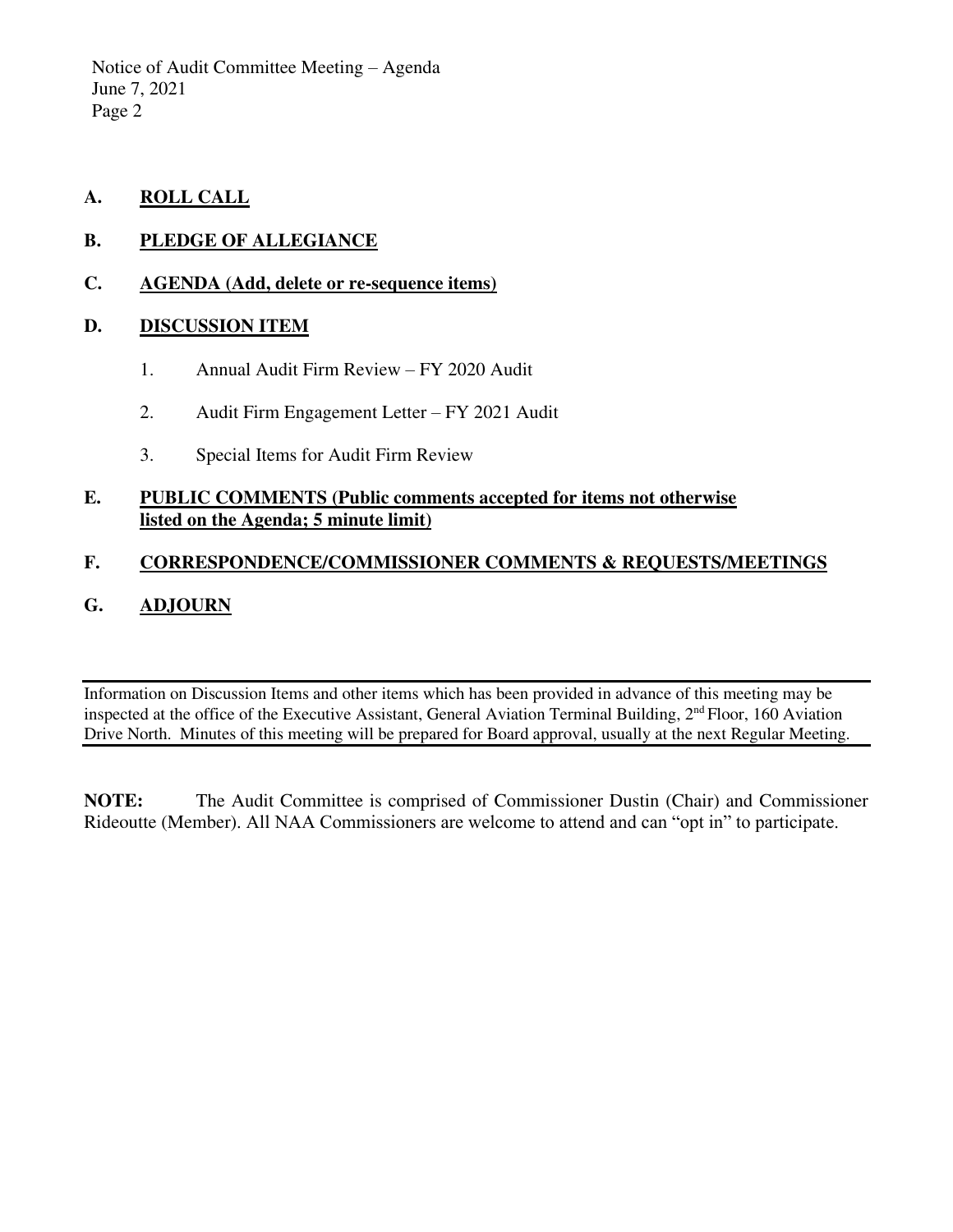

| To:                               | Honorable Chair and Audit Committee Members          |  |  |
|-----------------------------------|------------------------------------------------------|--|--|
| <b>From:</b>                      | Christopher A. Rozansky, Executive Director          |  |  |
| By:                               | Ken Warriner, Director of Finance and Administration |  |  |
| <b>Meeting Date:</b> June 7, 2021 |                                                      |  |  |
| Re:                               | <b>DISCUSSION ITEM</b>                               |  |  |
|                                   | Annual Audit Firm Review - FY 2020 Audit<br>1.       |  |  |

**SUMMARY:** Board discussion regarding the annual performance review of the audit firm, MSL (formerly Moore Stephens Lovelace) for FY 2020.

**BACKGROUND:** In accordance with the City of Naples Airport Authority's Bylaws, Article V – Financial Matters, Section 3, Audit, there shall be an annual audit of the accounts and records of the Authority by a firm of certified public accountants, who shall act as the Authority's auditors ("the Auditors"). During the third year of engagement, the Board shall consider and decide whether to renew the engagement or to commence a competitive selection process for the retention of auditors for the succeeding year. The Board shall, through a competitive selection procedure no less than every five (5) years select the Auditors. Whenever the Board elects to utilize the competitive selection process, the current Auditors shall be eligible to compete in the process. The Auditors shall report to and be reviewed annually by the Board to assess their performance and accomplishments.

MSL has provided auditing services since FY 2017. Mr. Jeff Wolf, Audit Senior Manager, has been in charge of the audit services provided to the Authority.

The criteria for the performance review was developed by the Audit Committee in prior years. Attached is the performance review completed by NAA staff for the FY 2020 audit period.

**COMMUNICATIONS PLAN:** Not applicable.

**FINANCIAL IMPACT:** Not applicable.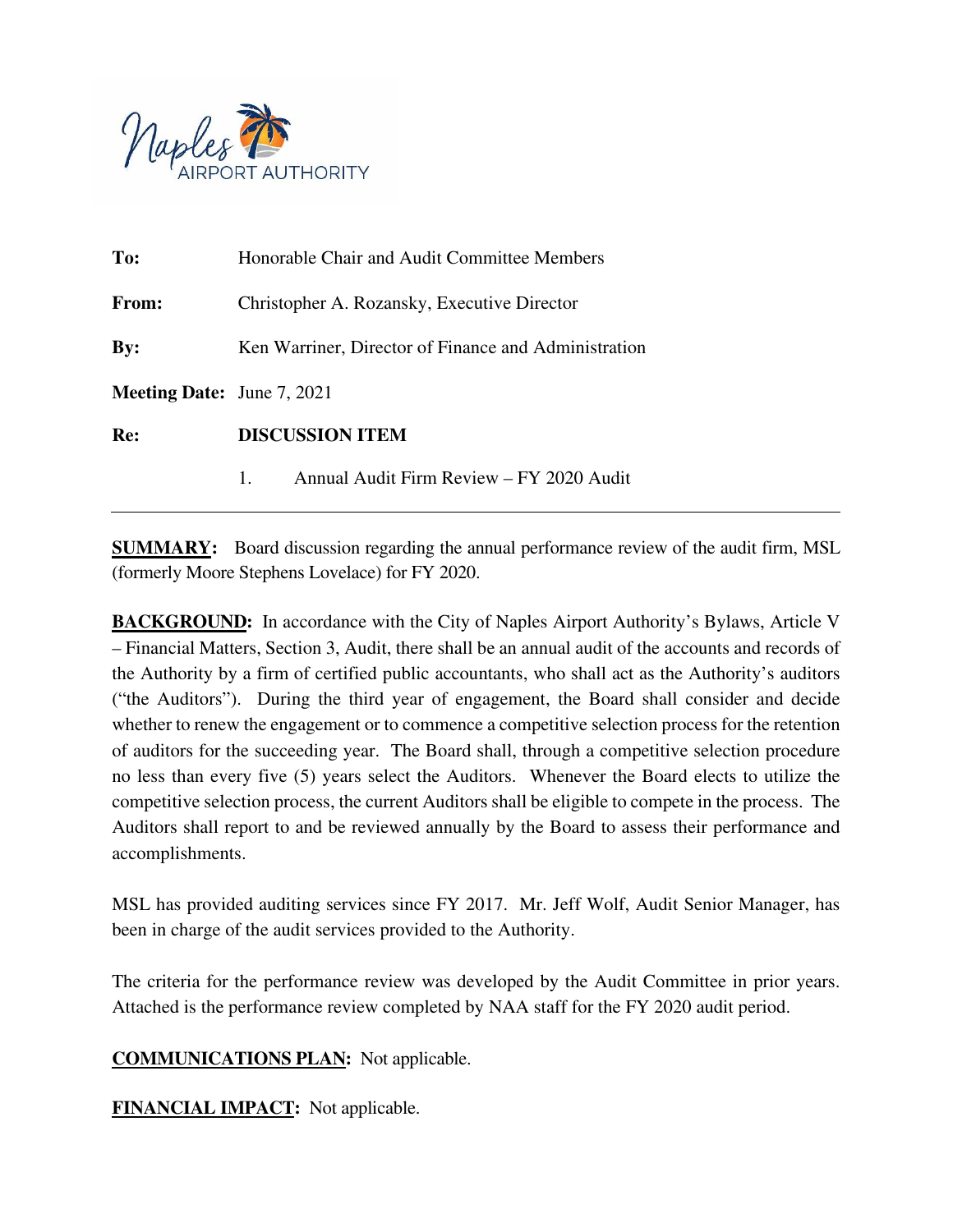

| To:                  | Honorable Chair and Audit Committee Members          |
|----------------------|------------------------------------------------------|
| From:                | Christopher A. Rozansky, Executive Director          |
| $\mathbf{By:}$       | Ken Warriner, Director of Finance and Administration |
| <b>Meeting Date:</b> | June 7, 2021                                         |
| Re:                  | Annual Audit Firm Review - FY 2020 Audit             |

# **Results - Quality, Quantity and Timeliness of Work Product**

1. **Annual Audit -** MSL (formerly Moore Stephens Lovelace) performed the audit timely and efficiently. Due to COVID-19, much of the audit work was done remotely, and most work was completed by the end of October.

\_\_\_\_\_\_\_\_\_\_\_\_\_\_\_\_\_\_\_\_\_\_\_\_\_\_\_\_\_\_\_\_\_\_\_\_\_\_\_\_\_\_\_\_\_\_\_\_\_\_\_\_\_\_\_\_\_\_\_\_\_\_\_\_\_\_\_\_\_\_\_\_\_\_\_\_\_\_\_\_\_\_\_\_

- 2. **Financial Statements** Authority staff prepared the Comprehensive Annual Financial Report. MSL provided guidance and comments. We recommend MSL draft the Comprehensive Annual Financial Report for the FY 2021 audit at an additional expense of \$5,000.
- 3. **Compliance Assistance** MSL staff are knowledgeable of the accounting guidance as well as Florida and Federal grant guidelines that apply to the Authority. They also provide free continuing education on accounting topics for Authority staff.
- 4. **Special Projects (as assigned by Staff or Board, as appropriate)** MSL and their IT team were engaged to review our IT Roadmap in FY 2021. They provided valuable recommendations and plan to assist in an update to the IT Roadmap in the near future.
- 5. **General Staff and Board Assistance** N/A

# **Process - Efficiency and Effectiveness of Producing the Work Product Including the Impact on Staff and Board Results and Processes.**

- 1. **Anticipation and planning of tasks** The audit was well planned and went according to schedule.
- 2. **Responsiveness to tasks (timeliness, scope, on point, etc.)** Jeff Wolf, MSL audit senior manager, did an excellent job working with the Finance Department staff and was very responsive in providing comments on the Comprehensive Annual Financial Report.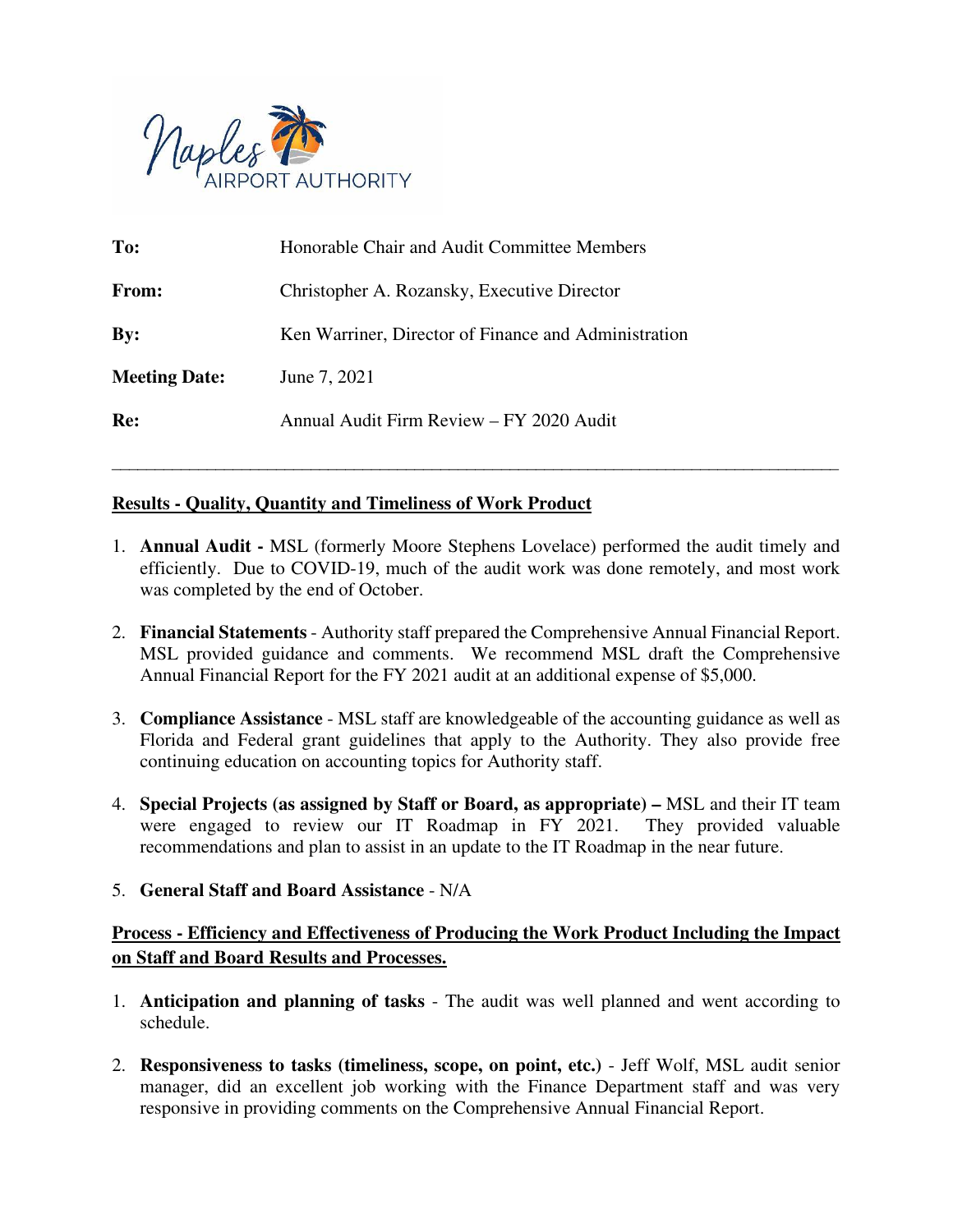Annual Audit Firm Review – FY 2020 Audit June 7, 2021 Page 2

- 3. **Initiative** MSL staff reviewed internal controls for preventing fraudulent transactions. They found our internal controls were strong in preventing possible fraud.
- 4. **Adding extra value (e.g. re-defining tasks, creativeness)** Mr. Wolf provided guidance on the new Statement No. 87 of the General Accounting Standards Board (GASB 87) – Leases , which was delayed for the Authority until the fiscal year ending September 30, 2022 due to COVID-19.
- 5. **Communications (ability to explain compliance requirements, GAAP requirements, etc. to Staff, Board and public in an understandable and concise manner)** - MSL staff has done a good job explaining matters to Authority staff, management and the Board.
- 6. **Efficiency (good use of staff time, appropriately skilled people)** The MSL staff assigned to our audit possessed the appropriate skills and knowledge required and worked efficiently with Authority staff. Both MSL and Authority staff were working in a remote environment during most of the audit. MSL provided a list of items needed and provided a portal for Authority staff to upload the information and documents requested.
- 7. **Effectiveness** MSL was effective in completing the audit timely with minimal disruption to NAA staff.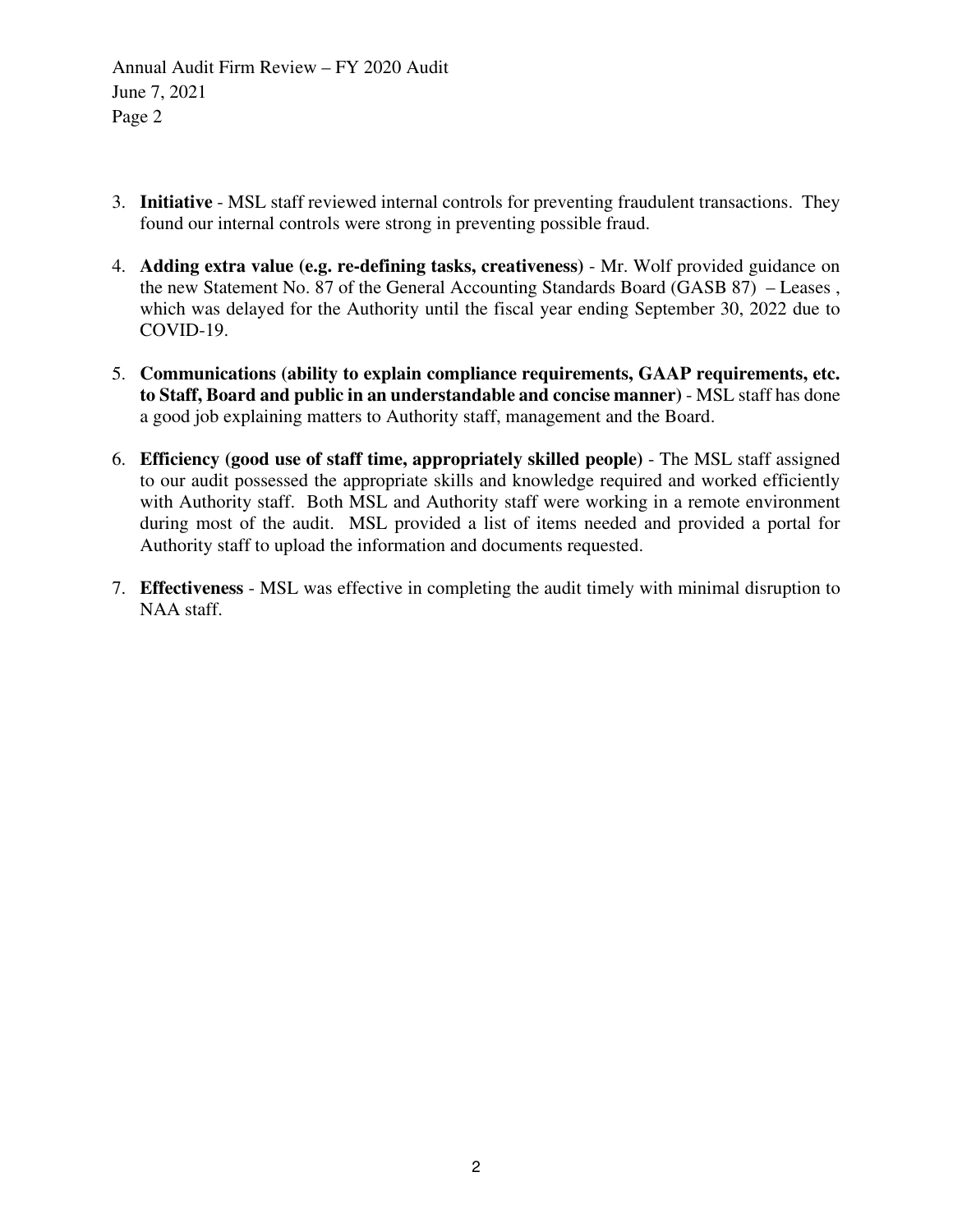

|                                   | Audit Firm Engagement Letter – FY 2021 Audit<br>2.   |  |  |
|-----------------------------------|------------------------------------------------------|--|--|
| Re:                               | <b>DISCUSSION ITEM</b>                               |  |  |
| <b>Meeting Date:</b> June 7, 2021 |                                                      |  |  |
| $\mathbf{By:}$                    | Ken Warriner, Director of Finance and Administration |  |  |
| <b>From:</b>                      | Christopher A. Rozansky, Executive Director          |  |  |
| To:                               | Honorable Chair and Audit Committee Members          |  |  |

**SUMMARY:** To review and make a recommendation regarding the engagement letter between the City of Naples Airport Authority and MSL.

**BACKGROUND:** The firm, MSL, will provide audit services to the Authority, and Mr. Jeff Wolf, Audit Senior Manager, will be in charge of the audit services. There are no substantial changes in the engagement letter as compared to the prior year. The document has been forwarded to Authority Counsel for review.

**COMMUNICATIONS PLAN:** Not applicable.

**FINANCIAL IMPACT:** Fees for the fiscal year 2021 audit are as follows:

- \$ 40,500 for the Audit Fee,
- \$ 5,000 for the Comprehensive Annual Financial Report Preparation Fee
- \$ 2,000 for the Federal Single Audit Fee (if applicable)
- \$ 1,500 for the State Single Audit Fee (if applicable)

There is no change in these fees from last year, except for the additional fee for the Comprehensive Annual Financial Report. Any additional services requested by the Authority in the form of special reviews of specified operational or financial functions will be additional and will be negotiated prior to the commencement of the additional assignment.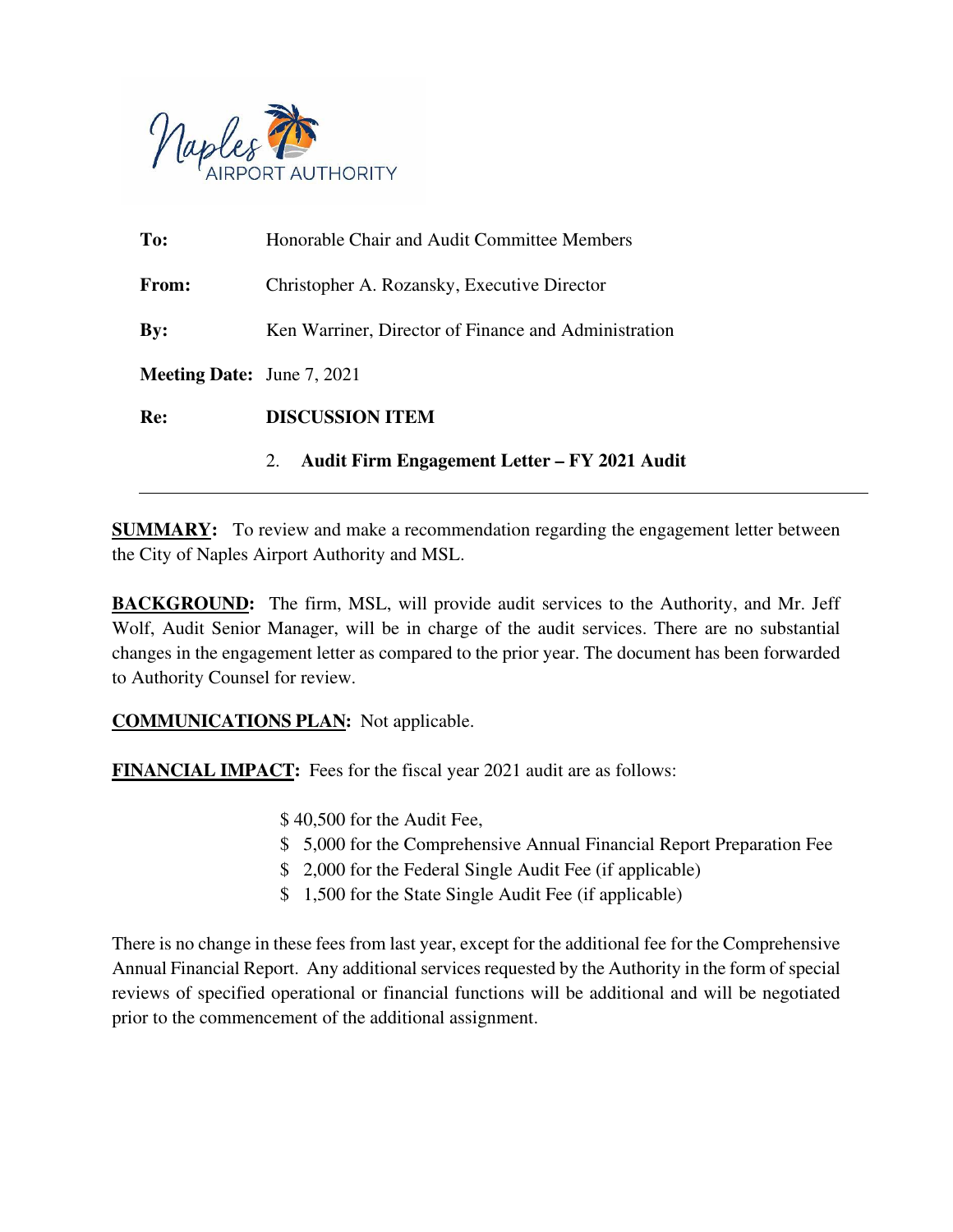

June 1, 2021

**VIA EMAIL**

To the Board of Commissioners and the Executive Director City of Naples Airport Authority 160 Aviation Drive North Naples, FL 34104

We are pleased to confirm our understanding of the services we are to provide the City of Naples Airport Authority (the "Authority") for the year ending September 30, 2021. We will audit the Statement of Net Position, Statement of Revenues, Expenses and Changes in Net Position, Statement of Cash Flows, and the related notes to the financial statements, which collectively comprise the basic financial statements of the Authority as of and for the year ending September 30, 2021. Accounting standards generally accepted in the United States of America provide for certain required supplementary information ("RSI"), such as management's discussion and analysis ("MD&A"), to supplement the Authority's basic financial statements. Such information, although not a part of the basic financial statements, is required by the Governmental Accounting Standards Board who considers it to be an essential part of financial reporting for placing the basic financial statements in an appropriate operational, economic, or historical context. As part of our engagement, we will apply certain limited procedures to the Authority's RSI in accordance with auditing standards generally accepted in the United States of America. These limited procedures will consist of inquiries of management regarding the methods of preparing the information and comparing the information for consistency with management's responses to our inquiries, the basic financial statements, and other knowledge we obtained during our audit of the basic financial statements. We will not express an opinion or provide any assurance on the RSI because the limited procedures do not provide us with sufficient evidence to express an opinion or provide any assurance. The following RSI is required by U.S. generally accepted accounting principles (U.S. GAAP") and will be subjected to certain limited procedures, but will not be audited: firm our understanding of the services we are to provide the (rity") for the year ending September 30, 2021. We will audii Revenues, Expenses and Changes in Net Position, Statement ancical statements, which collectively c

1) Management's Discussion and Analysis

We have also been engaged to report on supplementary information other than RSI that accompanies the Authority's financial statements. We will subject the following supplementary information to the auditing procedures applied in our audit of the financial statements and certain additional procedures, including comparing and reconciling such information directly to the underlying accounting and other records used to prepare the financial statements or to the financial statements themselves, and other additional procedures in accordance with auditing standards generally accepted in the United States of America, and we will provide an opinion on it in relation to the financial statements as a whole, in a separate written report accompanying our auditor's report on the financial statements, or in a report combined with our auditor's report on the financial statements:

1) Schedule of expenditures of federal awards and state financial assistance (if applicable)

201 East Kennedy Boulevard, Suite 650 · Tampa, FL 33602-5819 · 813.314.2600 · mslcpa.com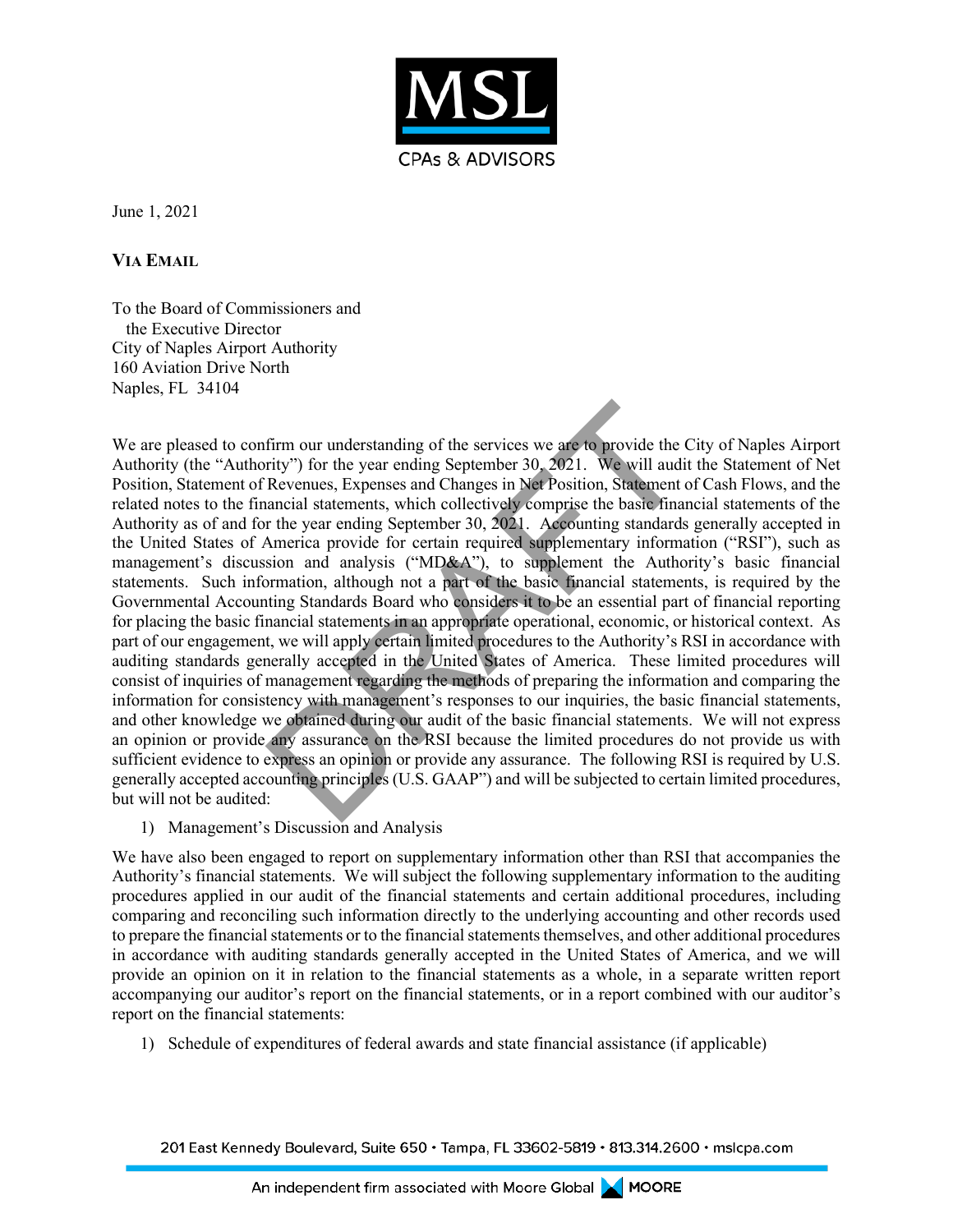The following other information accompanying the financial statements will not be subjected to the auditing procedures applied in our audit of the financial statements, and our auditor's report will not provide an opinion or any assurance on that other information:

- 1) Introductory section
- 2) Statistical section

### **Audit Objectives**

The objective of our audit is the expression of opinions as to whether your financial statements are fairly presented, in all material respects, in conformity with U.S. generally accepted accounting principles and to report on the fairness of the supplementary information referred to in the second paragraph when considered in relation to the financial statements as a whole. The objective also includes reporting on:

- Internal control over financial reporting and compliance with provisions of laws, regulations, contracts, and award agreements, noncompliance with which could have a material effect on the financial statements in accordance with *Government Auditing Standards*.
- Internal control over compliance related to major programs/projects and an opinion (or disclaimer of opinion) on compliance with federal statutes, regulations, and the terms and conditions of federal/state awards that could have a direct and material effect on each major program/project in accordance with the Single Audit Act Amendments of 1996 and Title 2 U.S. *Code of Federal Regulations*, Part 200, *Uniform Administrative Requirements, Cost Principles, and Audit Requirements for Federal Awards* ("Uniform Guidance") (if applicable) and the Florida Single Audit Act (if applicable).

The *Government Auditing Standards* report on internal control over financial reporting and on compliance and other matters will include a paragraph that states that (1) the purpose of the report is solely to describe the scope of testing of internal control and compliance and the results of that testing, and not to provide an opinion on the effectiveness of the entity's internal control or on compliance, and (2) the report is an integral part of an audit performed in accordance with *Government Auditing Standards* in considering the entity's internal control and compliance. The Uniform Guidance report on internal control over compliance (if applicable) will include a paragraph that states that the purpose of the report on internal control over compliance is solely to describe the scope of testing of internal control over compliance and the results of that testing based on the requirements of the Uniform Guidance. Both reports will state that the report is not suitable for any other purpose. If during our audit we become aware that the Authority is subject to an audit requirement that is not encompassed in the terms of this engagement, we will communicate to management and those charged with governance that an audit conducted in accordance with U.S. GAAS and the standards for financial audits contained in *Government Auditing Standards* may not satisfy the relevant legal, regulatory, or contractual requirements. bl over financial reporting and compliance with provisions of<br>award agreements, noncompliance with which could have a<br>tatements in accordance with *Government Auditing Standards*<br>ol over compliance related to major program

Our audit will be conducted in accordance with auditing standards generally accepted in the United States of America; the standards for financial audits contained in *Government Auditing Standards* issued by the Comptroller General of the United States; the Single Audit Act Amendments of 1996 (if applicable); the provisions of the Uniform Guidance; the Florida Single Audit Act (if applicable); and the *Rules of the Auditor General;* will include tests of accounting records, a determination of major programs in accordance with the Uniform Guidance; and other procedures we consider necessary to enable us to express such opinions. We will issue written reports upon completion of our Single Audit(s) (if applicable). Our reports will be addressed to Board of Commissioners of the Authority. We cannot provide assurance that unmodified opinions will be expressed. Circumstances may arise in which it is necessary for us to modify our opinions, add an emphasis-of-matter or other-matter paragraph(s), or withdraw from the engagement. If our opinions are other than unmodified, we will discuss the reasons with you in advance. If circumstances occur related to the condition of your records, the availability of sufficient, appropriate audit evidence, or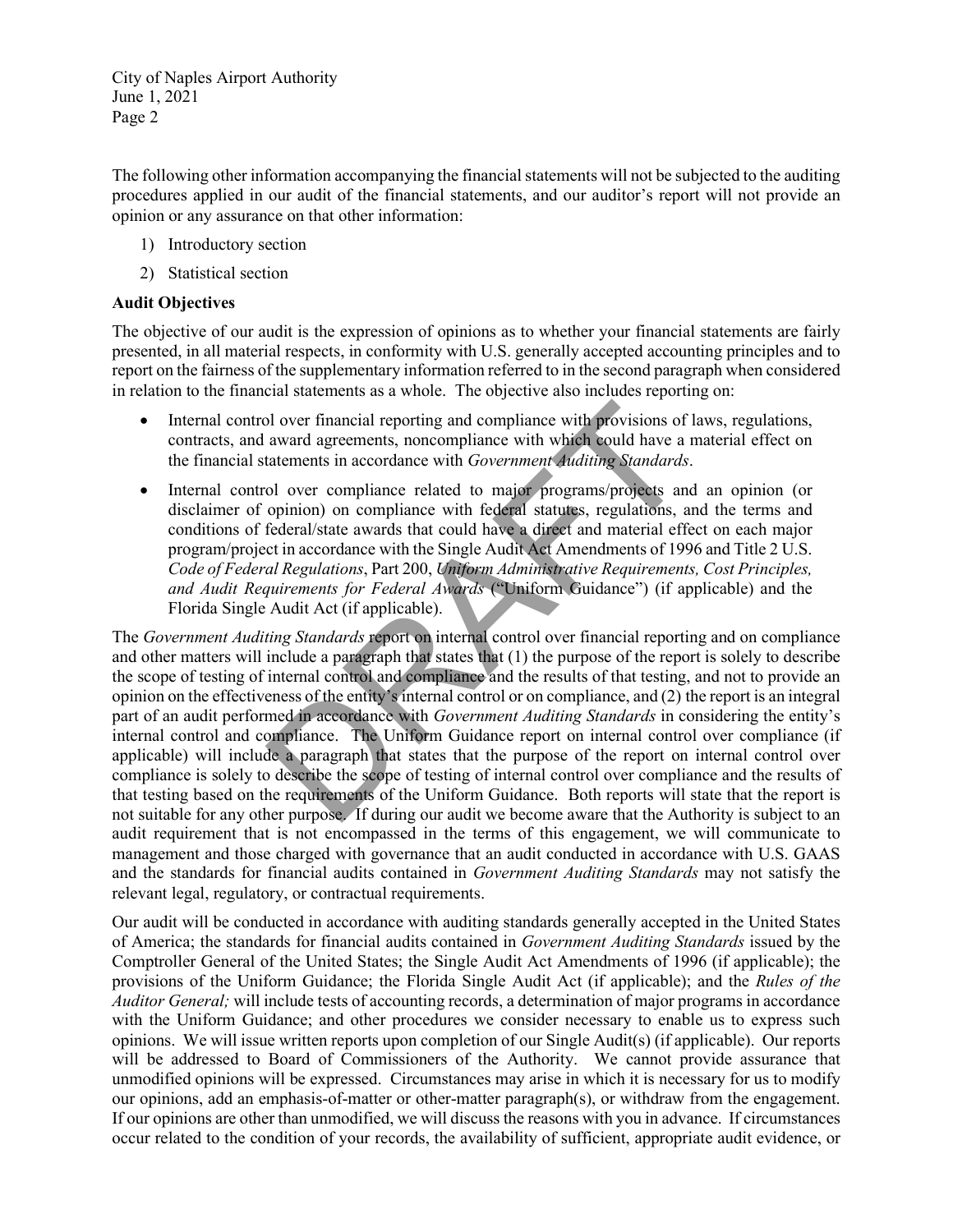the existence of a significant risk of material misstatement of the financial statements caused by error, fraudulent financial reporting, or misappropriation of assets, which in our professional judgment prevent us from completing the audit or forming opinions on the financial statements, we retain the right to take any course of action permitted by professional standards, including declining to express opinions or issue a report, or withdrawing from the engagement.

We will also issue a written Management Letter, as required by Chapter 10.550, *Rules of the Auditor General for Local Governmental Entity Audits,* upon completion of the audit.

### **Examination Objective**

The objective of our examination is the expression of an opinion about whether your investments were authorized by law, and, if applicable, in accordance with your investment policy based on the requirements of Section 218.415, Florida Statutes. Our examination will be conducted in accordance with attestation standards established by the American Institute of Certified Public Accountants and will include tests of your records and other procedures we consider necessary to enable us to express such an opinion.

#### **Audit Procedures - General**

An audit includes examining, on a test basis, evidence supporting the amounts and disclosures in the financial statements; therefore, our audit will involve judgment about the number of transactions to be examined and the areas to be tested. An audit also includes evaluating the appropriateness of accounting policies used and the reasonableness of significant accounting estimates made by management, as well as evaluating the overall presentation of the financial statements. We will plan and perform the audit to obtain reasonable assurance about whether the financial statements are free of material misstatement, whether from (1) errors, (2) fraudulent financial reporting, (3) misappropriation of assets, or (4) violations of laws or governmental regulations that are attributable to the Authority or to acts by management or employees acting on behalf of the Authority. Because the determination of abuse is subjective, *Government Auditing Standards* do not expect auditors to provide reasonable assurance of detecting abuse. formal statutes. Our examination will be conducted in accord<br>by the American Institute of Certified Public Accountants an<br>procedures we consider necessary to enable us to express suc<br>ieneral<br>amining, on a test basis, evide

Because of the inherent limitations of an audit, combined with the inherent limitations of internal control, and because we will not perform a detailed examination of all transactions, there is a risk that material misstatements or noncompliance may exist and not be detected by us, even though the audit is properly planned and performed in accordance with U.S. generally accepted auditing standards and *Government Auditing Standards*. In addition, an audit is not designed to detect immaterial misstatements or violations of laws or governmental regulations that do not have a direct and material effect on the financial statements or on major programs. However, we will inform the appropriate level of management of any material errors, any fraudulent financial reporting, or misappropriation of assets that comes to our attention. We will also inform the appropriate level of management of any violations of laws or governmental regulations that comes to our attention, unless clearly inconsequential, and of any material abuse that comes to our attention. We will include such matters in the reports required for a Single Audit (if applicable). Our responsibility as auditors is limited to the period covered by our audit and does not extend to any later periods for which we are not engaged as auditors.

Our procedures will include tests of documentary evidence supporting the transactions recorded in the accounts, and may include tests of the physical existence of inventories, and direct confirmation of receivables and certain other assets and liabilities by correspondence with selected individuals, funding sources, creditors, and financial institutions. We will request written representations from your attorneys as part of the engagement. At the conclusion of our audit, we will require certain written representations from you about your responsibilities for the financial statements; schedule of expenditures of federal awards and state financial assistance (if applicable); federal/state award programs/projects; compliance with laws, regulations, contracts, and grant agreements; and other responsibilities required by generally accepted auditing standards.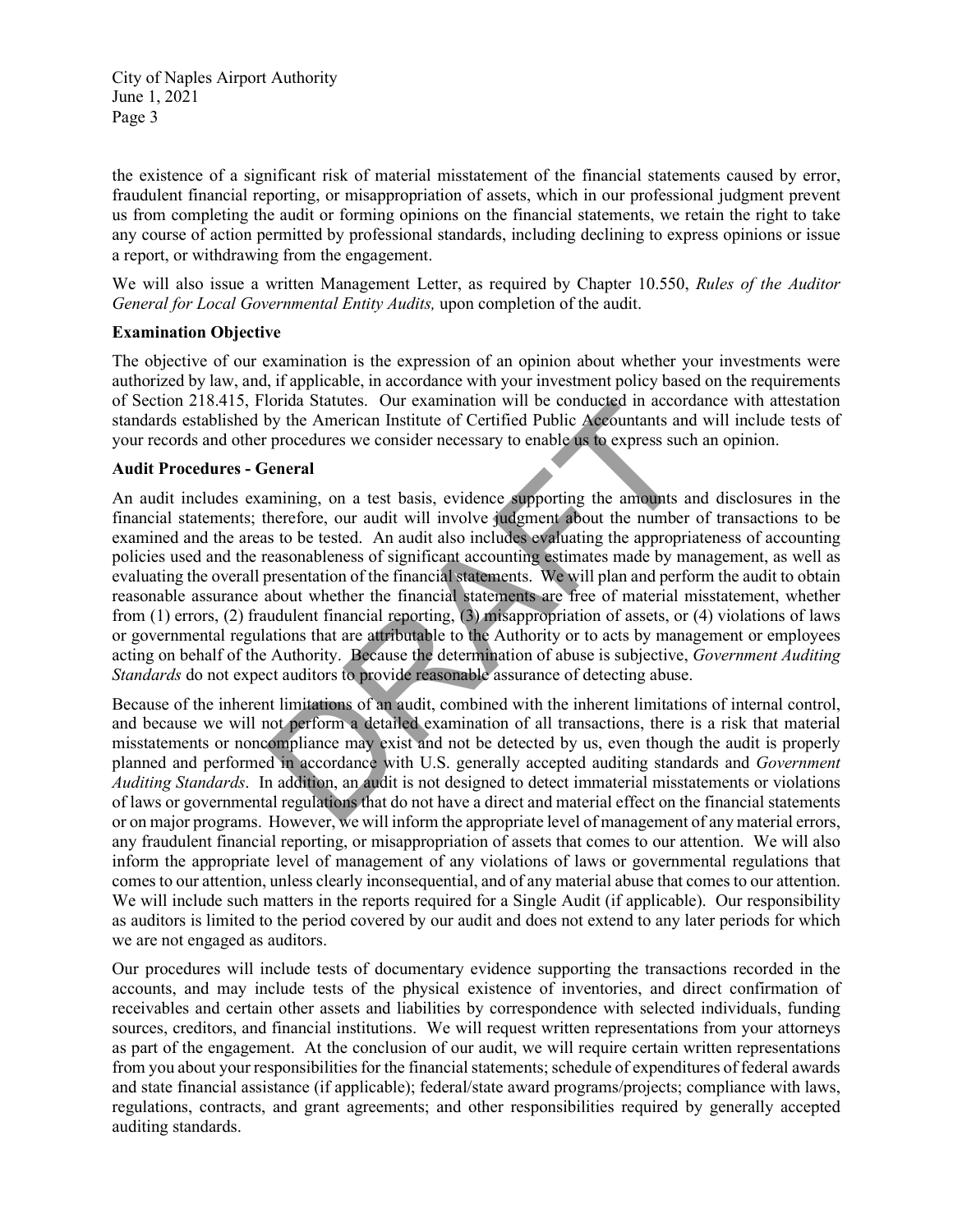### **Audit Procedures - Internal Control**

Our audit will include obtaining an understanding of the Authority and its environment, including internal control, sufficient to assess the risks of material misstatement of the financial statements and to design the nature, timing, and extent of further audit procedures. Tests of controls may be performed to test the effectiveness of certain controls that we consider relevant to preventing and detecting errors and fraud that are material to the financial statements and to preventing and detecting misstatements resulting from illegal acts and other noncompliance matters that have a direct and material effect on the financial statements. Our tests, if performed, will be less in scope than would be necessary to render an opinion on internal control and, accordingly, no opinion will be expressed in our report on internal control issued pursuant to *Government Auditing Standards*.

As required by the Uniform Guidance and the Florida Single Audit Act, we will perform tests of controls over compliance to evaluate the effectiveness of the design and operation of controls that we consider relevant to preventing or detecting material noncompliance with compliance requirements applicable to each major federal award program and state project. However, our tests will be less in scope than would be necessary to render an opinion on those controls and, accordingly, no opinion will be expressed in our report on internal control issued pursuant to the Uniform Guidance and the Florida Single Audit Act. valuate the effectiveness of the design and operation of contract of the design and operation of control or detecting material noncompliance with compliance required and program and state project. However, our tests will b

An audit is not designed to provide assurance on internal control or to identify significant deficiencies or material weaknesses. However, during the audit, we will communicate to management and those charged with governance internal control related matters that are required to be communicated under AICPA professional standards, *Government Auditing Standards*, the Uniform Guidance, and the Florida Single Audit Act.

### **Audit Procedures - Compliance**

As part of obtaining reasonable assurance about whether the financial statements are free of material misstatement, we will perform tests of the Authority's compliance with provisions of applicable laws, regulations, contracts, and agreements, including grant agreements. However, the objective of those procedures will not be to provide an opinion on overall compliance and we will not express such an opinion in our report on compliance issued pursuant to *Government Auditing Standards*.

We are also responsible for communicating certain matters in accordance with the provisions of Chapter 10.550, *Rules of the Auditor General,* which govern the conduct of local governmental entity audits performed in the State of Florida. These matters will be communicated in the management letter.

The Uniform Guidance and the Florida Single Audit Act require that we also plan and perform the audit to obtain reasonable assurance about whether the auditee has complied with federal statutes, regulations, and the terms and conditions of federal and state awards applicable to major programs/projects. Our procedures will consist of tests of transactions and other applicable procedures described in the *OMB and Florida's Compliance Supplement* for the types of compliance requirements that could have a direct and material effect on each of the Authority's major programs. The purpose of these procedures will be to express an opinion on the Authority's compliance with requirements applicable to each of its major programs and state projects in our report on compliance issued pursuant to the Uniform Guidance and the Florida Single Audit Act.

### **Other Services**

We will also assist in preparing the financial statements and related notes of the Authority in conformity with U.S. generally accepted accounting principles based on information provided by you. These nonaudit services do not constitute an audit under Government Auditing Standards and such services will not be conducted in accordance with Government Auditing Standards. We will perform the services in accordance with applicable professional standards. The other services are limited to the financial statement services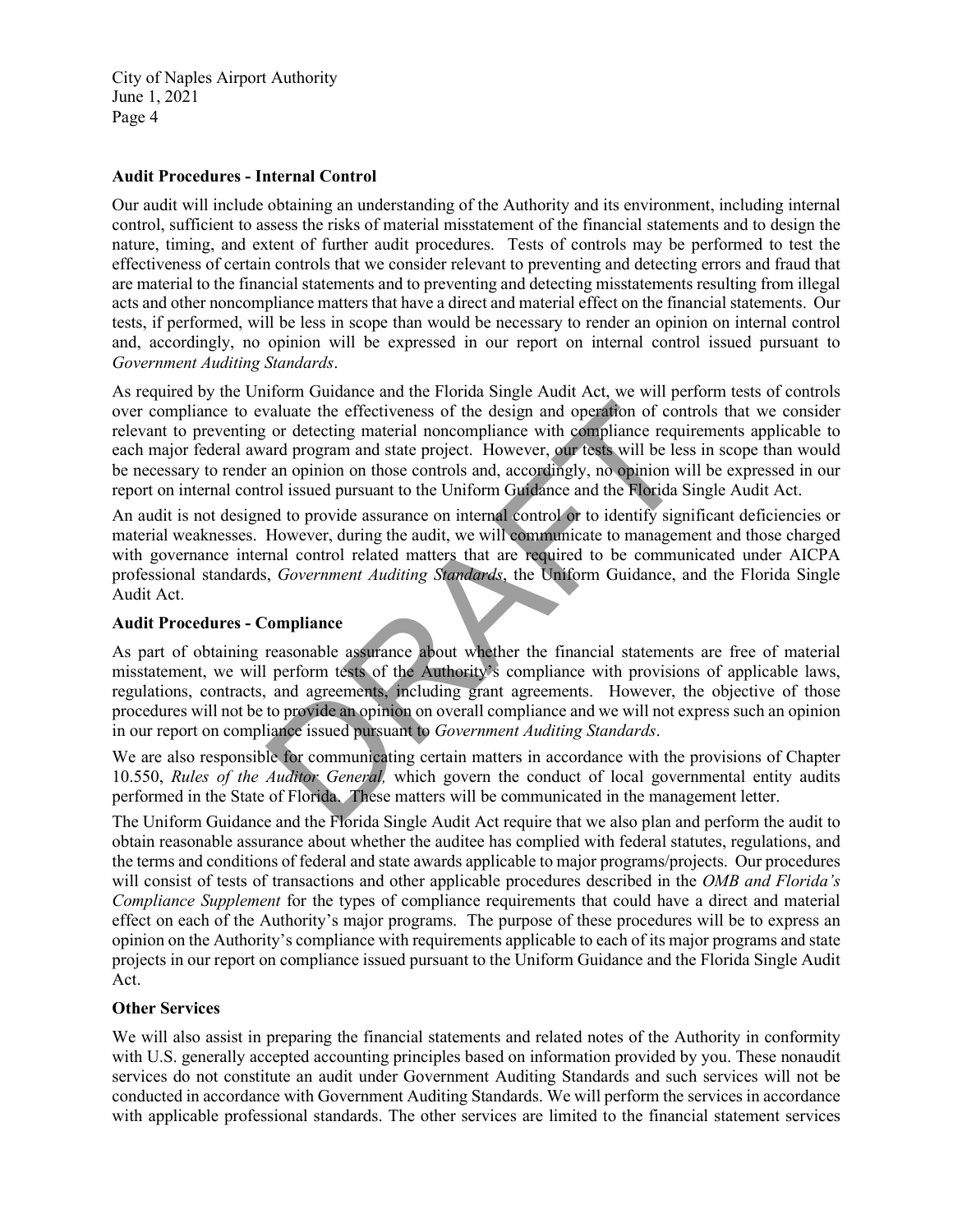previously defined. We, in our sole professional judgment, reserve the right to refuse to perform any procedure or take any action that could be construed as assuming management responsibilities.

#### **Management Responsibilities**

Management is responsible for (1) designing, implementing, and maintaining effective internal controls, including internal controls over federal awards, and for evaluating and monitoring ongoing activities to help ensure that appropriate goals and objectives are met; (2) following laws and regulations; (3) ensuring that there is reasonable assurance that government programs are administered in compliance with compliance requirements; and (4) ensuring that management and financial information is reliable and properly reported. Management is also responsible for implementing systems designed to achieve compliance with applicable laws, regulations, contracts and grant agreements. You are also responsible for the selection and application of accounting principles; for the preparation and fair presentation of the financial statements, schedule of expenditures of federal awards and state financial assistance, and all accompanying information in conformity with U.S. generally accepted accounting principles; and for compliance with applicable laws and regulations (including federal and state statutes) and the provisions of contracts and grant agreements (including award agreements). Your responsibilities also include identifying significant contractor relationships in which the contractor has responsibility for program compliance and for the accuracy and completeness of that information.

Management is also responsible for making all financial records and related information available to us and for the accuracy and completeness of that information. You are also responsible for providing us with (1) access to all information of which you are aware that is relevant to the preparation and fair presentation of the financial statements; (2) access to personnel, accounts, books, records, supporting documentation, and other information as needed to perform an audit under the Uniform Guidance; (3) additional information that we may request for the purpose of the audit; and (4) unrestricted access to persons within the Authority from whom we determine it necessary to obtain audit evidence. is a federal awards and state financial assistance, and all according the section of the provisions of compliance in the provisions of compliance in the provisions of compliance in the provisions of contracts ments). Your

Your responsibilities include adjusting the financial statements to correct material misstatements and confirming to us in the management representation letter that the effects of any uncorrected misstatements aggregated by us during the current engagement and pertaining to the latest period presented are immaterial, both individually and in the aggregate, to the financial statements as a whole.

You are responsible for your compliance with investment provisions in accordance with Section 218.415, Florida Statutes.

You are responsible for the design and implementation of programs and controls to prevent and detect fraud, and for informing us about all known or suspected fraud affecting the Authority involving (1) management, (2) employees who have significant roles in internal control, and (3) others where the fraud could have a material effect on the financial statements. Your responsibilities include informing us of your knowledge of any allegations of fraud or suspected fraud affecting the Authority received in communications from employees, former employees, grantors, regulators, or others. In addition, you are responsible for identifying and ensuring that the Authority complies with applicable laws, regulations, contracts, agreements and grants. Management is also responsible for taking timely and appropriate steps to remedy fraud and noncompliance with provisions of laws, regulations, contracts, and grant agreements, or abuse that we report. Additionally, as required by the Uniform Guidance, it is management's responsibility to evaluate and monitor noncompliance with federal statutes, regulations, and the terms and conditions of federal awards; take prompt action when instances of noncompliance are identified, including noncompliance identified in audit findings; promptly follow up and take corrective action on reported audit findings; and prepare a summary schedule of prior audit findings and a separate corrective action plan.

You are responsible for identifying all federal and state awards received and understanding and complying with the compliance requirements and for the preparation of the schedule of expenditures of federal awards and state financial assistance (including notes and non-cash assistance received) in conformity with the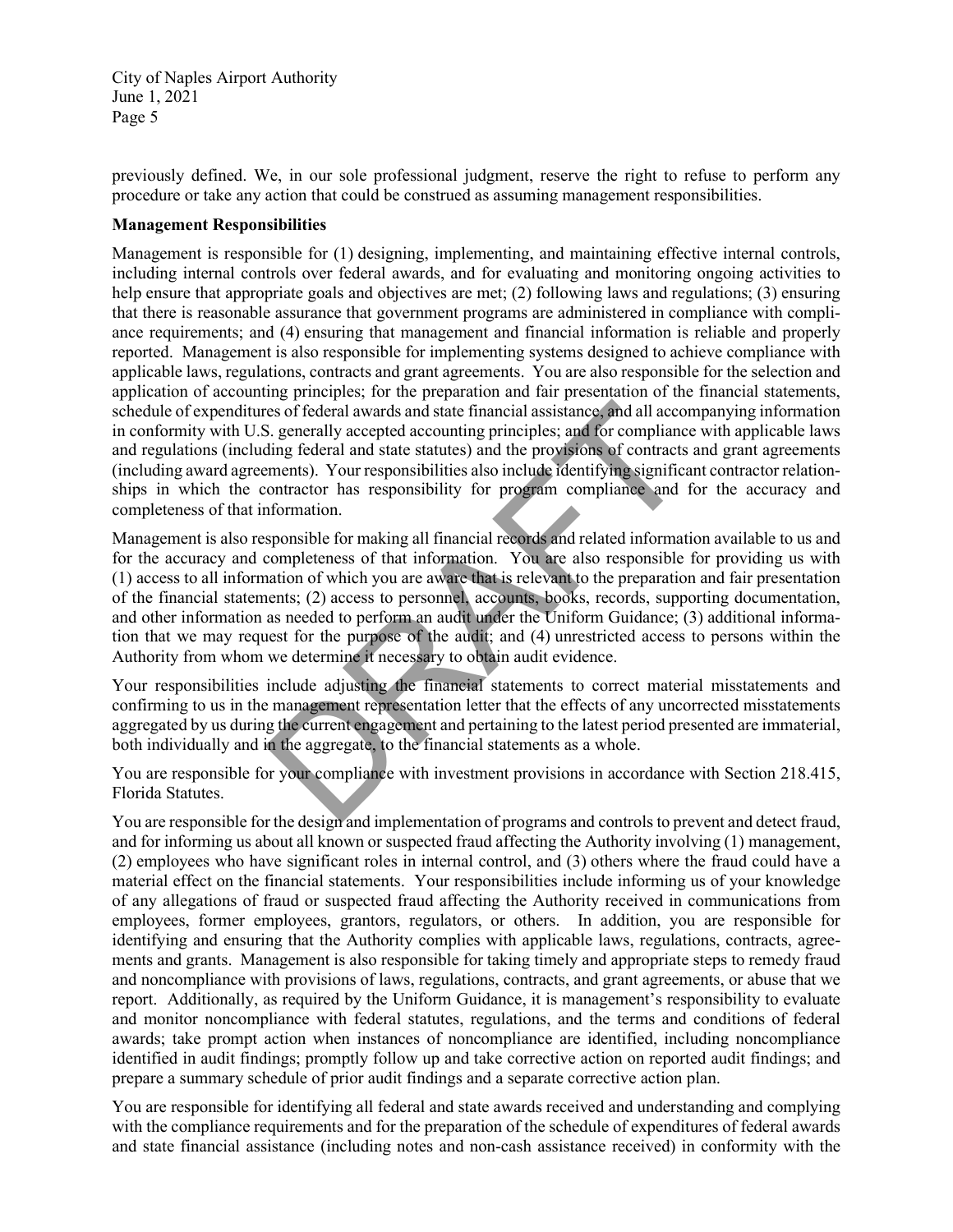Uniform Guidance and the Florida Single Audit Act. You agree to include our report on the schedule of expenditures of federal awards and state financial assistance in any document that contains and indicates that we have reported on the schedule of expenditures of federal awards and state financial assistance. You also agree to include the audited financial statements with any presentation of the schedule of expenditures of federal awards and state financial assistance that includes our report thereon, or make the audited financial statements readily available to intended users of the schedule of expenditures of federal awards and state financial assistance no later than the date the schedule of expenditures of federal awards and state financial assistance are issued with our report thereon. Your responsibilities include and state financial assistance are issued with our report thereon. acknowledging to us in the written representation letter that (1) you are responsible for presentation of the schedule of expenditures of federal awards and state financial assistance in accordance with the Uniform Guidance and the Florida Single Audit Act; (2) you believe the schedule of expenditures of federal awards and state financial assistance, including their form and content, is stated fairly in accordance with the Uniform Guidance and the Florida Single Audit Act; (3) the methods of measurement or presentation have not changed from those used in the prior period (or, if they have changed, the reasons for such changes); and (4) you have disclosed to us any significant assumptions or interpretations underlying the measurement or presentation of the schedule of expenditures of federal awards and state financial assistance.

You are also responsible for the preparation of the other supplementary information, which we have been engaged to report on, in conformity with U.S. GAAP. You agree to include our report on the supplementary information in any document that contains, and indicates that we have reported on, the supplementary information. You also agree to include the audited financial statements with any presentation of the supplementary information that includes our report thereon. Your responsibilities include acknowledging to us in the written representation letter that  $(1)$  you are responsible for presentation of the supplementary information in accordance with U.S. GAAP; (2) you believe the supplementary information, including its form and content, is fairly presented in accordance with U.S. GAAP; (3) the methods of measurement or presentation have not changed from those used in the prior period (or, if they have changed, the reasons for such changes); and (4) you have disclosed to us any significant assumptions or interpretations underlying the measurement or presentation of the supplementary information. If the Florida Single Audit Act; (3) the methods of measuremer<br>se used in the prior period (or, if they have changed, the reaso-<br>seed to us any significant assumptions or interpretations underlanded<br>the present of expendit

Management is responsible for establishing and maintaining a process for tracking the status of audit findings and recommendations. Management is also responsible for identifying and providing report copies of previous financial audits, attestation engagements, performance audits, or other studies related to the objectives discussed in the Audit Objectives section of this letter. This responsibility includes relaying to us corrective actions taken to address significant findings and recommendations resulting from those audits, attestation engagements, performance audits, or studies. You are also responsible for providing management's views on our current findings, conclusions, and recommendations, as well as your planned corrective actions, for the report, and for the timing and format for providing that information. You agree to assume all management responsibilities relating to the financial statements, schedule of expenditures of federal awards and state financial assistance, and related notes.

### **Engagement Administration, Fees, and Other**

We understand that your employees will prepare all cash, accounts receivable, or other confirmations we request and will locate any documents selected by us for testing.

At the conclusion of the engagement, we will complete the appropriate sections of the Data Collection Form that summarizes our audit findings. It is management's responsibility to electronically submit the reporting package (including financial statements, schedule of expenditures of federal awards and state financial assistance, summary schedule of prior audit findings, auditors' reports, and corrective action plan), along with the Data Collection Form to the federal audit clearinghouse. We will coordinate with you the electronic submission and certification. The Data Collection Form and the reporting package must be submitted within the earlier of thirty (30) calendar days after receipt of the auditors' reports or nine months after the end of the audit period.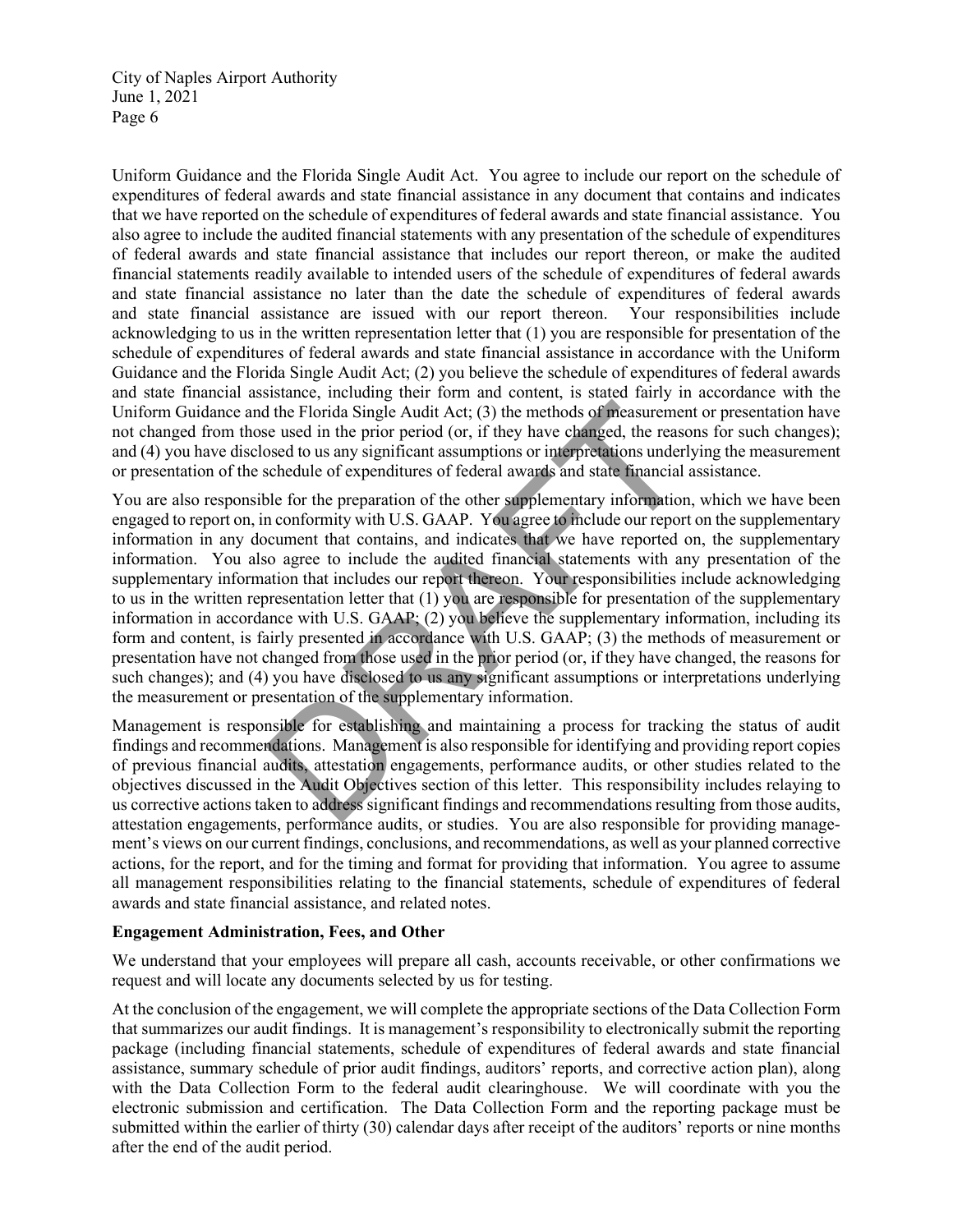We will provide copies of our reports to the Authority; however, management is responsible for distribution of the reports and the financial statements. Unless restricted by law or regulation, or containing privileged and confidential information, copies of our reports are to be made available for public inspection.

The audit documentation for this engagement is the property of MSL, P.A. ("MSL") and constitutes confidential information. However, subject to applicable laws and regulations, audit documentation and appropriate individuals will be made available upon request and in a timely manner to the Authority or its designee, a federal agency providing direct or indirect funding, or the U.S. Government Accountability Office for purposes of a quality review of the audit, to resolve audit findings, or to carry out oversight responsibilities. We will notify you of any such request. If requested, access to such audit documentation will be provided under the supervision of MSL personnel. Furthermore, upon request, we may provide copies of selected audit documentation to the aforementioned parties. These parties may intend, or decide, to distribute the copies or information contained therein to others, including other governmental agencies.

The audit and examination documentation for this engagement will be retained for a minimum of seven (7) years after the report release date, or for any additional period requested by a federal or state agency. If we are aware that a federal or state awarding agency, pass-through entity, or auditee is contesting an audit finding, we will contact the party(ies) contesting the audit finding for guidance prior to destroying the audit documentation. or information contained therem to others, including other geotion<br>
allease date, or for any additional period requested by a federal<br>
allease date, or for any additional period requested by a federal<br>
allease date, or for

We anticipate the audit schedule to be as follows:

Interim fieldwork – July 2021

Year-end inventory observation – October 1, 2021

Year-end fieldwork – October 2021

Draft audit reports to Audit Committee – January 2022

Present reports to Board of Commissioners – February 2022

Joel Knopp is the engagement partner and is responsible for supervising the engagement and signing the reports.

Our fee for these services will be at our standard hourly rates, plus out-of-pocket costs (such as report reproduction, word processing, postage, travel, copies, telephone, etc.), except that we agree that our gross fee, including all out-of-pocket costs and other expenses, will not exceed the following:

| <b>Fiscal Year Ending</b> | Audit Fee | <b>FS Prep Fee</b> | <b>Federal Single Audit Fee</b> | <b>State Single Audit Fee</b> |
|---------------------------|-----------|--------------------|---------------------------------|-------------------------------|
| 9/30/2021                 | \$40,500  | \$5,000            | \$2,000                         | \$1,500                       |

Our standard hourly rates vary according to the degree of responsibility involved and the experience level of the personnel assigned to your audit. In accordance with our firm policies, work may be suspended if your account becomes thirty (30) days or more overdue and may not be resumed until your account is paid in full. If we elect to terminate our services for nonpayment, our engagement will be deemed to have been completed upon written notification of termination, even if we have not completed our reports. You will be obligated to compensate us for all time expended and to reimburse us for all out-of-pocket costs through the date of termination. The above fees are based on anticipated cooperation from your personnel and the assumption that unexpected circumstances will not be encountered during the audit. If significant additional time is necessary, we will discuss it with you and arrive at a new fee estimate before we incur the additional costs.

These fees will be invoiced on an interim basis during the progress of our engagement. Invoices shall include sufficient detail to demonstrate compliance with the terms of this agreement. Invoices are due within thirty (30) days of the invoice date. Any remaining balance is due upon delivery of the final product.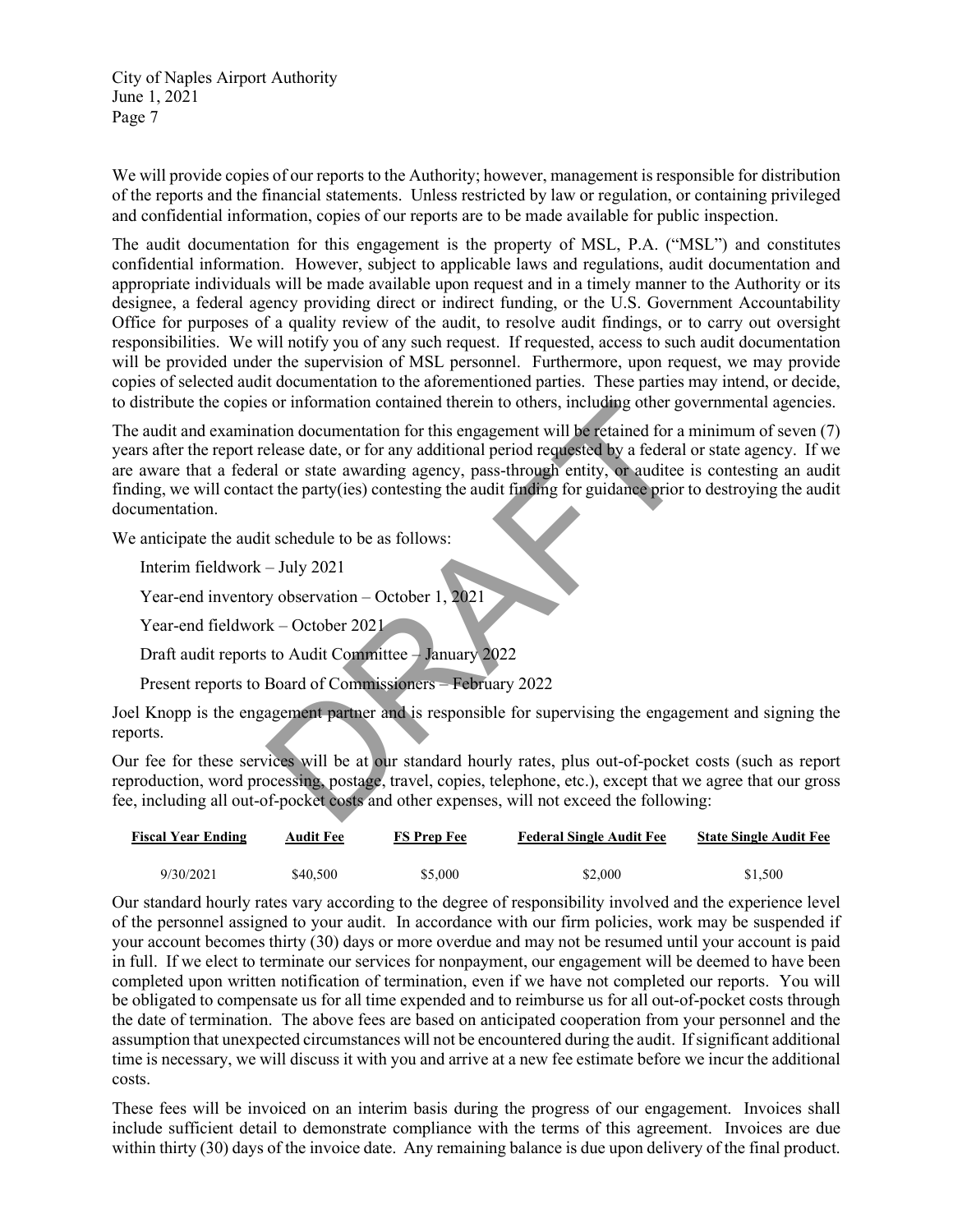Any subsequent discussions, conferences, telephone conversations, correspondence, or related services will be invoiced separately. A service charge of 1.5 percent per month will be assessed on any invoice not paid within thirty (30) days of the invoice date.

In the event the auditor is requested or authorized by the Authority or is required by government regulation, subpoena, or other legal process to produce their documents or their personnel as witnesses with respect to their engagements for the Authority, the Authority will, so long as they are not a party to the proceeding in which the information is sought, reimburse them for their professional time and expenses, as well as the fees and expenses of their counsel, incurred in responding to such requests.

This agreement will be interpreted in accordance with Florida law and the terms and conditions as required by the Florida Board of Accountancy, where applicable.

*Government Auditing Standards* require that we provide you with a copy of our most recent external peer review report and any letter of comments, and any subsequent peer review reports and letters of comment received during the period of contract. Our 2020 peer review report is attached.

We appreciate the opportunity to be of service to the Authority and believe this letter accurately summarizes the significant terms of our engagement. If you have any questions, please let us know. If you agree with the terms of our engagement as described in this letter, please sign the letter and return it to us. Covernment Autarium Syandaras require that we provide you with a converting Syandary step of our converting and any subsequent peer review reports are<br>received during the period of contract. Our 2020 peer review report is

Very truly yours,

*Attachment:* 2020 Peer Review Report

### **RESPONSE:**

This letter correctly sets forth the understanding of **City of Naples Airport Authority**

Title: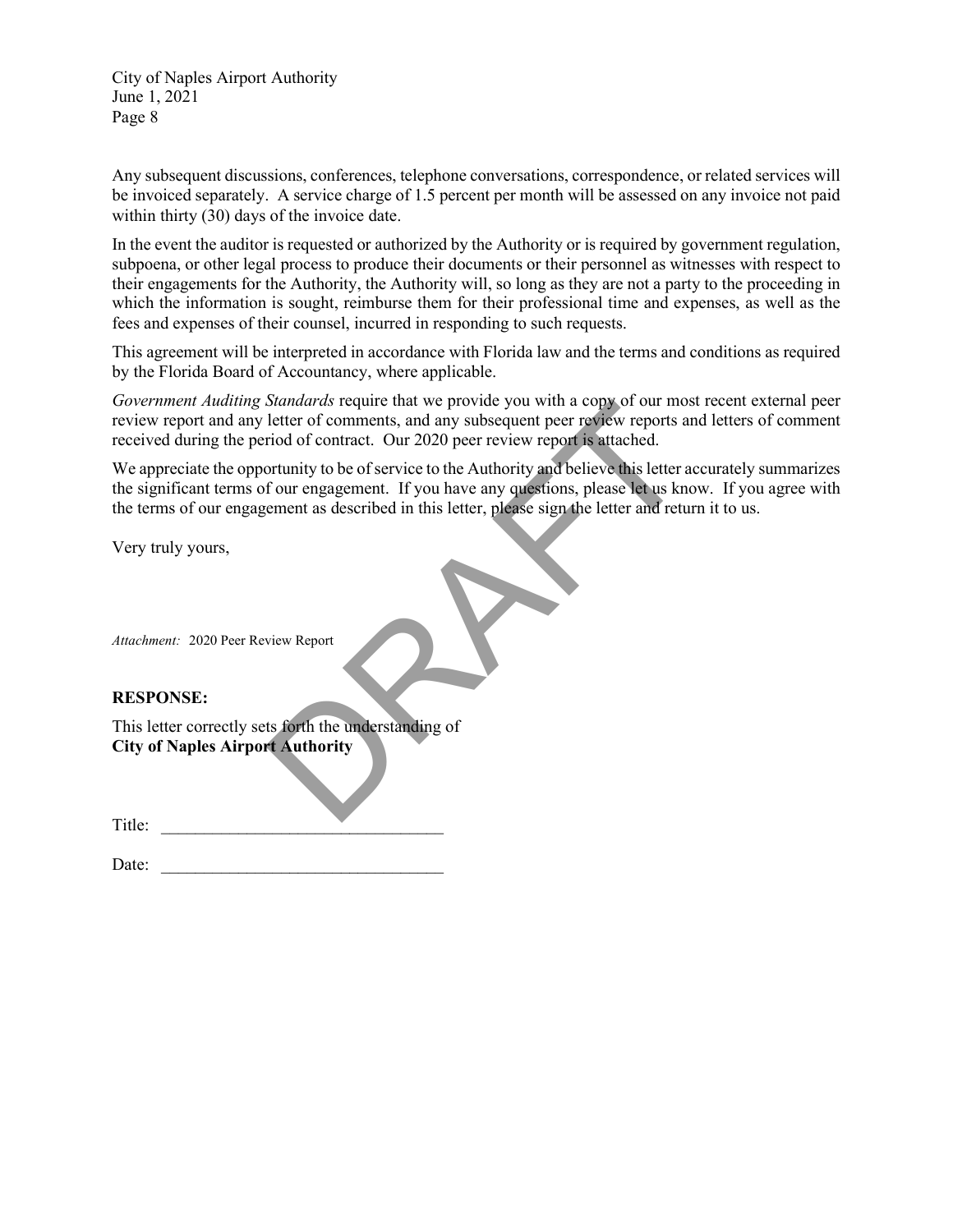

A Professional Accounting Corporation

#### Report on the Firm's System of Quality Control

To the Partners of MSL, P.A. and the National Peer Review Committee

We have reviewed the system of quality control for the accounting and auditing practice of MSL, P.A. (the firm) applicable to engagements not subject to PCAOB permanent inspection in effect for the year ended June 30, 2020. Our peer review was conducted in accordance with the Standards for Performing and Reporting on Peer Reviews established by the Peer Review Board of the American Institute of Certified Public Accountants (Standards).

A summary of the nature, objectives, scope, limitations of, and the procedures performed in a System Review as described in the Standards may be found at www.aicpa.org/prsummary. The summary also includes an explanation of how engagements identified as not performed or reported in conformity with applicable professional standards, if any, are evaluated by a peer reviewer to determine a peer review rating.

#### **Firm's Responsibility**

The firm is responsible for designing a system of quality control and complying with it to provide the firm with reasonable assurance of performing and reporting in conformity with applicable professional standards in all material respects. The firm is also responsible for evaluating actions to promptly remediate engagements deemed as not performed or reported in conformity with professional standards, when appropriate, and for remediating weaknesses in its system of quality control, if any. ongetives, scope, iminations or, and the procedures performances<br>and a sa not performed or reported in conforming. The summary also<br>abuse found at <u>wave acprositementary</u>. The summary also<br>ever to determine a peer review r

#### **Peer Reviewer's Responsibility**

Our responsibility is to express an opinion on the design of the system of quality control and the firm's compliance therewith based on our review.

### **Required Selections and Considerations**

Engagements selected for review included engagements performed under *Government Auditing Standards*, including compliance audits under the Single Audit Act; audits of employee benefit plans, and an audit of a broker-dealer.

As part of our peer review, we considered reviews by regulatory entities as communicated to the firm, if applicable, in determining the nature and extent of our procedures.

#### **Opinion**

In our opinion, the system of quality control for the accounting and auditing practice of MSL P.A. applicable to engagements not subject to PCAOB permanent inspection in effect for the year ended June 30, 2020, has been suitably designed and complied with to provide the firm with reasonable assurance of performing and reporting in conformity with applicable professional standards in all material respects. Firms can receive a rating of *pass*, *pass with deficienc*y*(ies)* or *fail*. MSL, P.A. has received a peer review rating of *pass*.

potlethwaite ; Nettewille

Baton Rouge, Louisiana January 7, 2021